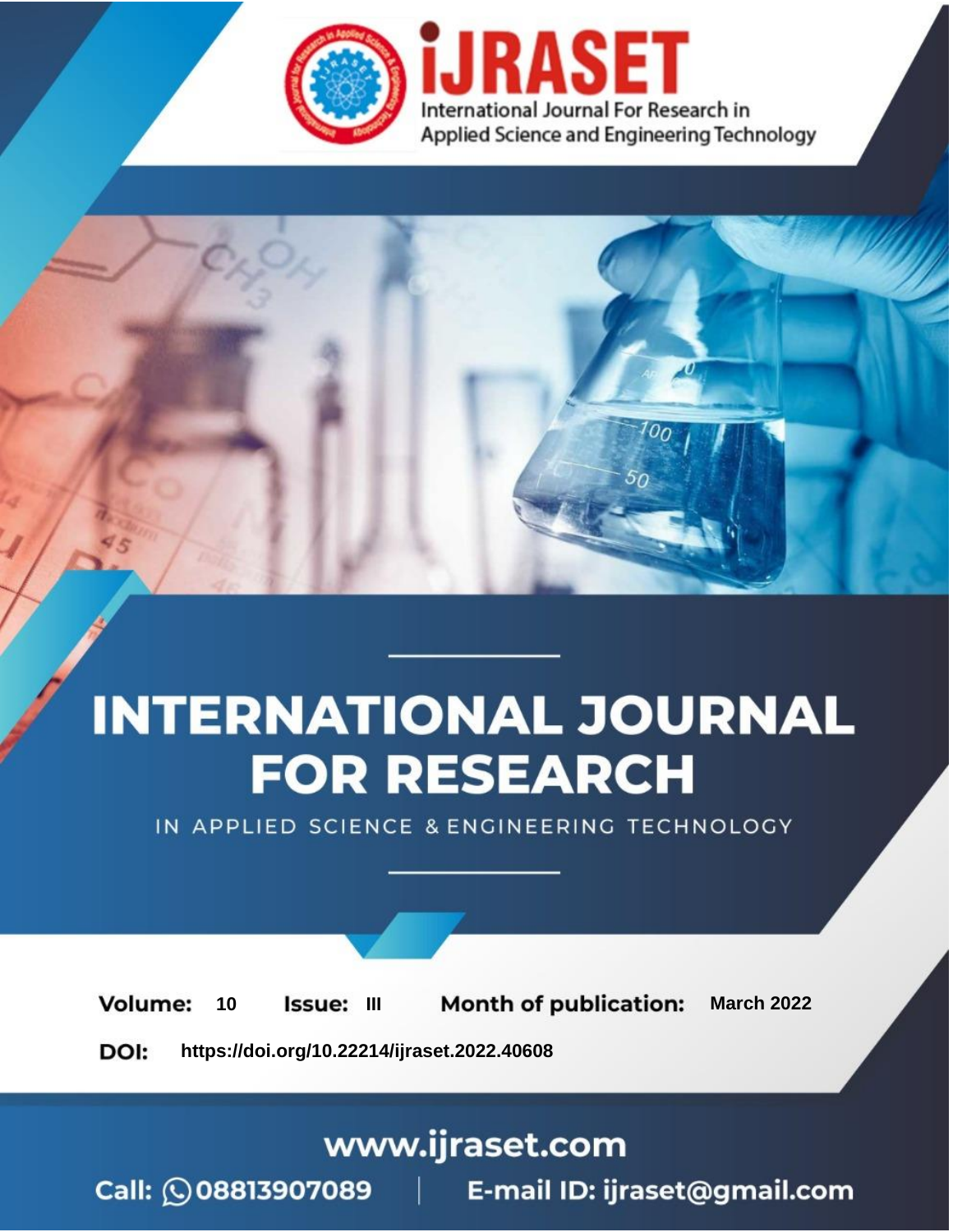

### **Antimicrobial Potential of Zinc Oxide Nanoparticles from Marine Macroalgae**

Deenathayalan Uvarajan<sup>1</sup>, Brindha Durairaj<sup>2</sup>

*1, 2Department of Biochemistry, PSG College of Arts and Science, Coimbatore, TamilNadu, India*

*Abstract: The current study evaluates the free antimicrobial and radical scavenging properties of zinc oxide nanoparticles(ZnO-NP's) synthesized from an aqueous extract of Sargassum polycystum brown algae. The free radical scavenging potential of ZnO nanoparticles was evaluated through DPPH, Nitric oxide, Hydroxyl radical and Hydrogen peroxide scavenging assays. In addition to that, the antibacterial and antifungal activity of synthesized ZnO nanoparticles was examined against different species. The free radical scavenging and antimicrobial potential of these Sargassum polycystum ZnO nanoparticles were associated with their phenolic compounds. ZnO- NP's DPPH radical reducing potential was found to be 12.45 ± 0.19μg/mL, Nitric oxide at 0.68±0.04 μg/ml, Hydrogen peroxide to be 0.39±0.01 μg/ml and Hydroxyl radical scavenging potential with 0.63±0.04 μg/ml. Furthermore, ZnO- NP's antimicrobial efficacy showed significant results against Staphylococcus aureus, Escherichia coli, Salmonella typhi, Klebsiella pneumonia and fungal strains of A. niger Candida albicans. Further research is on purifying the selected phenolic compounds and developing their acuteness for specificity for ultimate pharmaceutical use. Keywords: Marine algae, ZnO nanoparticles, antioxidant and antimicrobial activity, Gulf of Mannar.*

#### **I. INTRODUCTION**

Seaweeds are extensively used in nutrition and biomedicine, particularly in East Asian countries. There is evidence at these locations that certain types of cancer and breast and prostate cancer are low due to the constant use of seaweed, the main reason being their wealth of bioactive compounds that can protect against such diseases[1][2]. Several research studies in the healthcare and pharmaceutical industries have been conducted to determine the role of marine algae in human welfare[3].

Intracellular chemicals and endogenous metabolism in the human body produce hazardous reactive oxygen species (ROS) that interact with specific cellular components.

In recent years, the role of free radicals and antioxidants has increased in recent developments in disease prevention. Hence, the critical role of free radicals in disease prevention and antioxidants will need to be examined. Marine algae can remove the metabolic defects caused by various substances linked to free radicals[4].

Marine species are typically targeted to recognize antimicrobials, specifically active compounds against pathogenic bacteria[5] . In the secondary metabolites of algal groups such as Phaeophyceae (brown), Rhodophyceae (red), Chlorophyceae (green), Chrysophyceae (golden) and Bacillariophyceae (diatoms), modern screening methods defined antibacterial compounds[6].

The use of algal extracts in nanoparticles preparation has been suggested as possible ecologically friendly alternatives to chemical and physical methods.

A comprehensive literature survey shows that nanoparticle phytosynthesis is a simplistic, appropriate and feasible approach with practical applicability[7]. The study of these biosynthesized nanoparticles free radical scavenging activity gives an idea of the activity and connection of these nanoparticles with living systems biomolecules.

Herein, we targeted to estimate the free radical scavenging and antimicrobial activity of zinc oxide nanoparticles of seaweeds.

#### **II. MATERIALS AND METHODS**

#### *A. Collection of Seaweeds*

Samples from shallow waters of the Gulf of Mannar region were collected. The collected seaweeds were washed with salt water to remove all the epiphytes, and the seaweeds were subsequently air-dried. Finally, the seaweeds were cut into small pieces, powdered, and used for further tests.

#### *B. Preparation of algal extract*

The crude algal extract (CAE) was prepared using 10 g algal powder in 100 ml of water and held for 24 hours in the revolving shaker, filtering and collecting the solvent used for further research.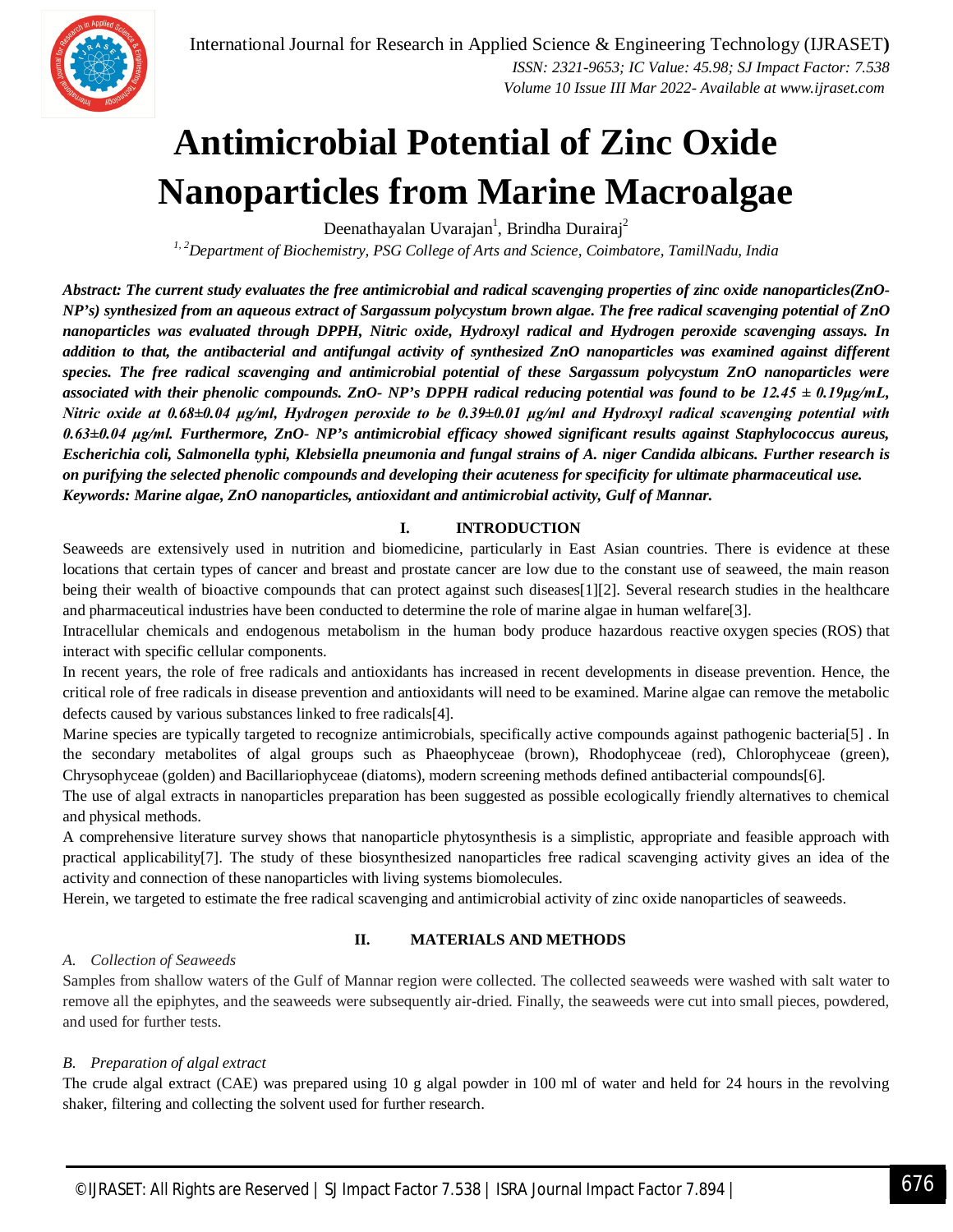

### International Journal for Research in Applied Science & Engineering Technology (IJRASET**)**

 *ISSN: 2321-9653; IC Value: 45.98; SJ Impact Factor: 7.538 Volume 10 Issue III Mar 2022- Available at www.ijraset.com*

#### *C. Bio synthesis of ZnO-NP's from Sargassum polycystum aqueous extract*

10 ml of aqueous extract was added to 300 ml of 4 mM zinc sulphate heptahydrate solution and stirred at room temperature for 5 minutes to achieve the pale yellow solution. Firstly, 1M sodium hydroxide solution was added to the mixture dropwise, stirring continuously at room temperature. The suspended particles were purified by dispersing them in sterile distilled water. The white particles were then washed with ethanol to remove the impurities for the end product. After drying at 60ºC in the vacuum oven for 6 hours, a white powder was then collected, and the sample was processed for further studies[8].

#### *D. Screening of anti-radical Scavenging Potential*

- *1) DPPH radical Scavenging Activity:* Various concentrations of the ZnO-NPs were mixed with 1.0 ml of DPPH methanolic solution, where the final concentration of DPPH ended with 0.2 mM. The above solution mixed thoroughly and left to stand for 30 min, and the absorbance was measured at 517 nm. BHA (Beta Hydroxy Acid) was used as a control. The percentage of DPPH decolourization of the sample was calculated according to the equation  $%$  decolourization = [1-(ABS sample/ABS control)] x 100[9].
- *2) Nitric Oxide Radical Scavenging Assay:* The reaction mixture made with 4.0 ml of sodium nitroprusside solution, 1.0 ml of phosphate buffer saline and various concentrations of ZnO-NPs (50 - 250μg) in DMSO was incubated at 250ºc for 15 minutes. ). 0.5 ml of solution was removed after the incubation period, sulphanilic acid solution 1.0 ml was added, mixed well and allowed to stand for 5 mins to complete diazotization. Then 1.0ml NEDD was added and stood for 30 mins in diffused light. A pink coloured chromophore formed at 540nm against the corresponding blank solution. Ascorbic acid was used as standard[10]
- *3) Hydrogen Peroxide Scavenging Activity:* The reaction mixture was prepared with various concentrations of standard and ZnO-NPs (50 - 250μg) followed by 0.6 ml of H2O2 was added to all the tubes. Finally, the samples were read at 230 nm in UV /Visible spectrophotometry. 3.4 ml of buffer and 0.6 ml of H2O2 alone served as the blank solution. Ascorbic acid was used as standard[11].
- *4) Hydroxyl Radical Scavenging Activity:* The formulated reaction mixture contains 0.7 ml of 6mM Hydrogen peroxide, 0.3 ml of 20 mM sodium salicylate, 1.0 ml of 1.5 mM FeSo4 and various concentrations of the ZnO-NPs (50 – 250 μg). The remaining solution was kept it for one hour incubation with  $37^{\circ}$ c. The reaction mixture was measured at 562 nm with the absence of the hydroxylated salicylate complex. The percentage of scavenging effect was calculated with standard Ascorbic acid[12].

#### *E. Screening of Antimicrobial Properties*

*1) Preparation of Culture Media:* Dehydrated media and standard antimicrobial drugs were obtained from Hi-Media Laboratories Ltd, India. The bacterial cultures used in the present study include *Staphylococcus aureus, Escherichia coli, Salmonella typhi, Klebsiella pneumonia, A. niger and Candida albicans*. The cultures were obtained from the Department of Microbiology, P.S.G College of Arts and Science, Coimbatore. To determine the antimicrobial properties of ZnO-NP's disc diffusion method was followed. The plates were investigated for evidence of an inhibition zone, which appears as a clear area around the wells. The diameter of such inhibitory zones was measured with a meter ruler. Fluconazole and Amphotericin B were used as positive reference[13].

#### **III. RESULTS AND DISCUSSION**

#### *A. Green synthesis of zinc oxide Nano particles (ZnO-NPs)*

ZnO-NPs were synthesized from an aqueous extract of *Sargassum polycystum* by the green synthesis method, which is more reliable and less toxic. The formation of pale white colour within three hours of preparation showed the synthesis of ZnO-NPs. The colour change is attributed to the collective oscillation of free electrons induced by an interacting electromagnetic field in metallic nanoparticles

#### *B. UV–vis analysis of ZnONPs*

The formation of ZnO-NPs was confirmed by the appearance of turbid yellow solution and change in Surface Plasmon Resonance (SPR) UV–vis spectroscopic analysis. The ZnONPs formations were identified via colour change after 15 minutes. Figure 1 shows that the ZnONPs UV–vis spectra recorded at 285 nm correspond to the shape. The UV spectrum results revealed that the absorbance peak at 285 nm corresponds to the characteristics of ZnO-NPs [14].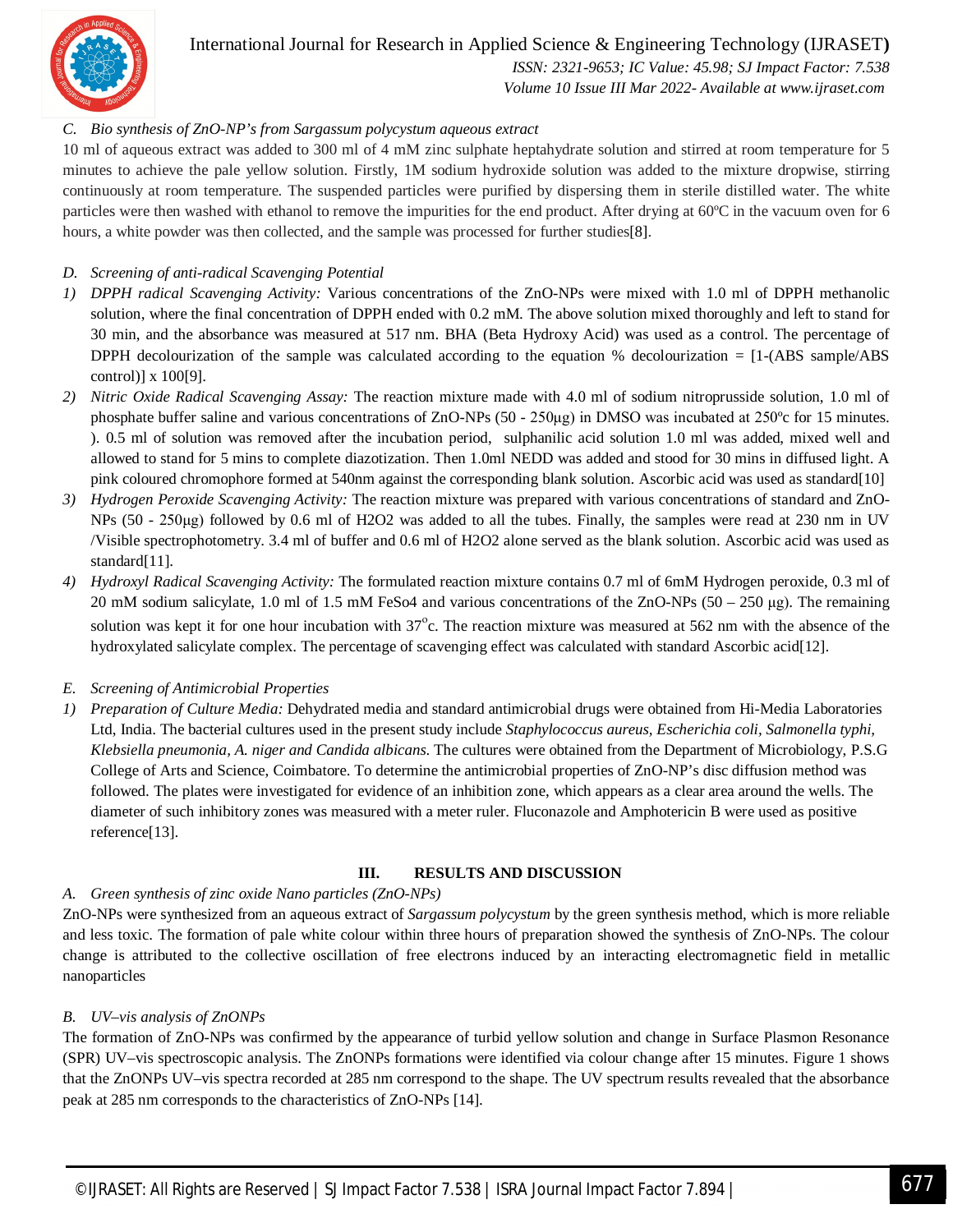

International Journal for Research in Applied Science & Engineering Technology (IJRASET**)**  *ISSN: 2321-9653; IC Value: 45.98; SJ Impact Factor: 7.538 Volume 10 Issue III Mar 2022- Available at www.ijraset.com*



Fig. 1 UV- Vis spectrum of zinc oxide nanoparticles

#### *C. Inhibition of DPPH radicals – Photometric assay*

The most vital DPPH radical scavenging activity was exhibited by ZnONPs were  $IC50 = 12.45 \pm 0.19 \mu g/mL$ , for standard ascorbic acid, IC50 was found to be 20.26 μg/ml. The percentage of radical scavenging activity and thus the degree of discolouration of free radicals by ZnONPs of *Sargassum polycystum* were determined against DPPH. Regression equations to derive the IC50 values showed an inverse relationship between the IC50 value and the percentage scavenging potential of a sample. ZnONPs exerted a promising DPPH scavenging effect with an increase in the concentration of the pieces. Bio compounds are absorbed on the surface of the ZnO-NPs during the synthesis. Due to the higher surface area of ZnO-NPs, they appear to have a high propensity to communicate with DPPH. The DPPH contains an unusual electron responsible for the 517 nm absorption and the deep purple colour[15].

#### *D. Inhibition of Nitric oxide (NO) Radical Generation*

*In vitro* inhibition of NO radical is also a measure of antioxidant activity. The *S.polycystum* ZnONPs have exerted the maximum nitric oxide inhibition (66.59% inhibition). The IC 50 value was  $0.68\pm0.04$  μg/ml in nanoparticles, respectively. Standard Ascorbic acid inhibits 53.95% of Nitric oxide radical. IC50 value of normal ascorbic acid was 0.54±0.03. The radical inhibition might be due to antioxidants present in the ZnONPs, which entirely react with nitric oxide, thus inhibiting nitrite generation. The NO revolutionary development is the product of sodium nitroprusside decay in an aqueous environment. Increased growth of these nitric oxide and superoxide radicals leads to the pathogenesis of inflammatory diseases[16].

#### *E. Inhibition of Hydrogen Peroxide Radical Generation*

The maximum scavenging potentials of nanoparticles were observed at  $250\mu\text{g/ml}$  concentration, and it is found to be 61.59% in *Sargassum polycystum* ZnONPs. The IC50 was 0.39±0.01 μg/ml in *S. polycystin* ZnONPs respectively. Standard Ascorbic acid had 58.36% inhibition, and the IC50 value of Ascorbic acid was 0.26±0.01. The scavenging activity of *S.polycystum* ZnONPs increased dose-dependent through the neutralization of  $H_2O_2$ . Hydrogen peroxide is a natural cellular metabolite produced and maintained continuously at low concentrations. It inactivates a few enzymes, usually by oxidation of thiol groups. It can easily cross cell membranes and react to hydroxyl radicals with Fe2 + and possibly Cu2 + ions, which might cause many of its toxic effects[17]. The results show that the *S.polycystum* ZnONPs can decompose H<sub>2</sub>O<sub>2</sub>, which could be due to the presence of biologically active phytoconstituents.

#### *F. Hydroxyl Radical (OH-) Scavenging Activity*

As the concentration of algal nanoparticles increased, the scavenging potential against hydroxyl ions has also increased. The maximum scavenging potentials of nanoparticles were observed at 250 μg/ml concentration, and it is found to be 70.033% in *S.polycystum* ZnONPs. The IC50 was 0.63±0.04 μg/ml in *S.polycystum* ZnONPs, and the standard ascorbic acid had 63.45% scavenging activity; IC50 value was found to be 0.59±0.03 respectively. Hydrogen peroxide and superoxide are required in the presence of a metal catalyst to form hydroxyl radical, which is the altered free radical responsible in combination with molecular oxygen for cellular damage and oxidative degradation of macromolecules[18]. Therefore, the marked ability of algal ZnO-NPs scavenges both hydrogen peroxide and superoxide radical inhibit hydroxyl radical formation and protect the macromolecules from oxidative damage.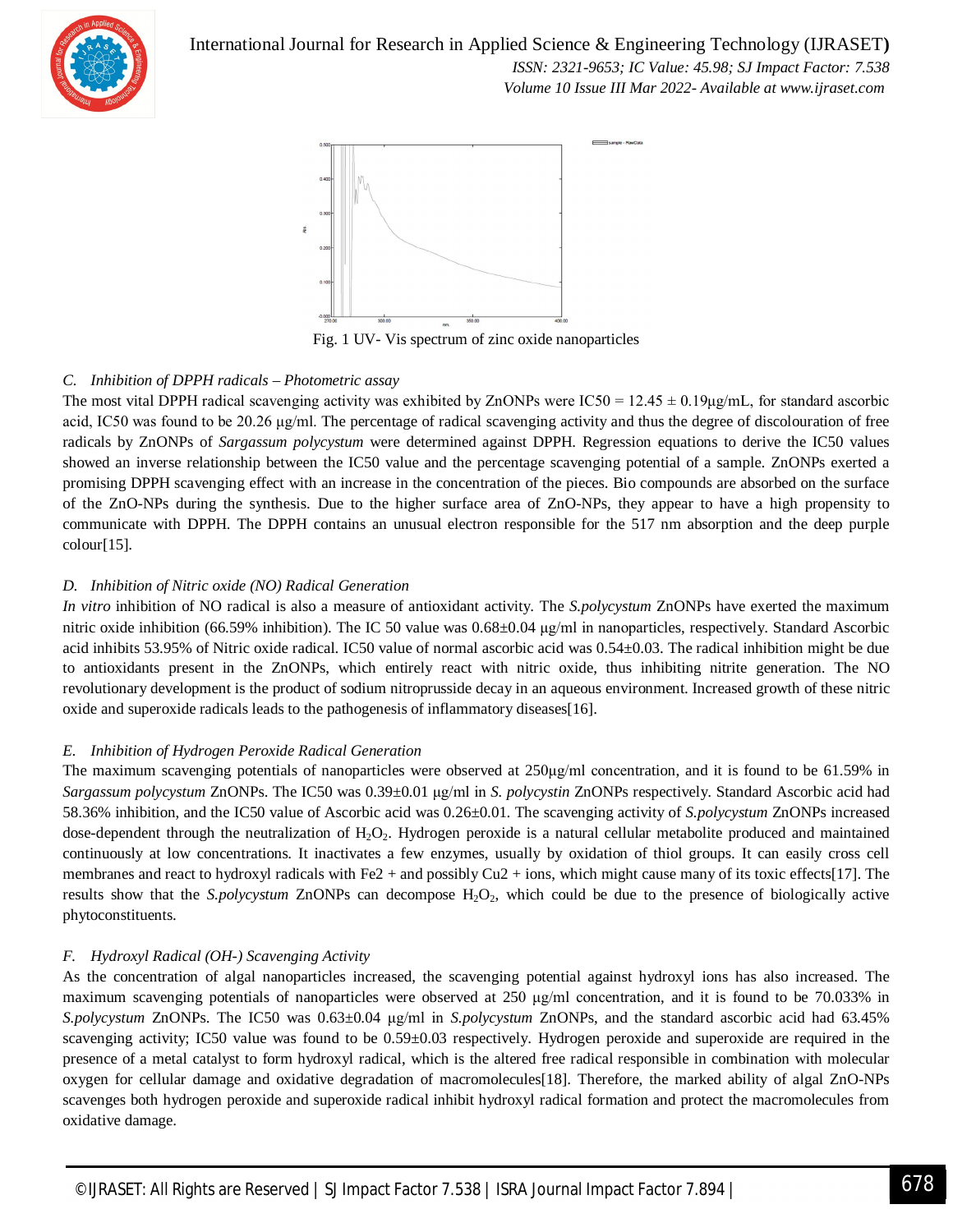

International Journal for Research in Applied Science & Engineering Technology (IJRASET**)**

 *ISSN: 2321-9653; IC Value: 45.98; SJ Impact Factor: 7.538 Volume 10 Issue III Mar 2022- Available at www.ijraset.com*

- *G. Screening of Antimicrobial Properties*
- *1) Antibacterial activity of Sargassum polycystum:* Nanoparticles were found to produce a maximum zone of inhibition against *Escherichia coli* (11 mm) *Klebsiella pneumonia* (17 mm), and a minimum inhibitory area was located against *Bacillus substiles*  (8 mm). It was found to be much effective against all the Gram harmful bacteria. Examined bacterial strains were positive response to the standard drug Amphotericin B and DMSO was used as the negative control that did not exhibit any zone of inhibition against the tested bacteria.
- *2) Antifungal activity of Sargassum polycystum:* ZnO-NPs exhibited effective inhibition against all the fungal strains tested with a zone of inhibition ranging from 10 mm (*A.niger*) *to* 7 mm (*Candida albicans*), respectively. All fungal strains were found to be sensitive with standard antibiotic Fluconazole. DMSO was used as the negative control, which shows no zone of inhibition against tested fungi. Similarly, the antibacterial and antifungal activity of the ZnO-NPs against *Campylobacter jejuni*, *Salmonella enterica*, and *Escherichia coli* has been reported previously[19]. Furthermore, the antimicrobial effect of ZnO-NPs might be attributed to disruption of the bacterial cell membrane. The shape and size of the nanoparticles also play a vital role in determining antimicrobial activities[20].

#### **IV. CONCLUSION**

It can be ended that the *S. polycystum* can be an essential source for the biosynthesis of Zinc oxide nanoparticles which shows free radical scavenging and antimicrobial activity. The potential outcome of the study will be the development of value-added products from marine algae *S. polycystum* for biomedical and nanotechnology-based industries.

#### **V. ACKNOWLEDGEMENT**

The authors are sincerely grateful to the Management, PSG College of Arts and Science College, civil aerodrome post, Tamil Nadu, India, for carrying out this research work.

#### **REFERENCES**

- [1] K. Vijayavel and J. A. Martinez, "In Vitro Antioxidant and Antimicrobial Activities of Two Hawaiian Marine Limu: Ulva fasciata (Chlorophyta) and Gracilaria salicornia (Rhodophyta)."
- [2] M. Kumar et al., "Minerals, PUFAs and antioxidant properties of some tropical seaweeds from Saurashtra coast of India," Journal of Applied Phycology, vol. 23, no. 5, pp. 797–810, Oct. 2011, doi: 10.1007/s10811-010-9578-7.
- [3] "NCE."
- [4] I. Fridovich, "SUPEROXIDE RADICAL AND SUPEROXIDE DISMUTASES." [Online]. Available: www.annualreviews.org
- [5] Y. Hu et al., "Statistical research on the bioactivity of new marine natural products discovered during the 28 years from 1985 to 2012," Marine Drugs, vol. 13, no. 1. MDPI AG, pp. 202–221, Jan. 01, 2015. doi: 10.3390/md13010202.
- [6] S. Cox, Abu-Ghannam, and N. Gupta, "An assessment of the antioxidant and antimicrobial activity of six species of edible Irish seaweeds," 2010.
- [7] S. S. Shankar, A. Rai, A. Ahmad, and M. Sastry, "Rapid synthesis of Au, Ag, and bimetallic Au core-Ag shell nanoparticles using Neem (Azadirachta indica) leaf broth," Journal of Colloid and Interface Science, vol. 275, no. 2, pp. 496–502, Jul. 2004, doi: 10.1016/j.jcis.2004.03.003.
- [8] S. Siva Kumar, P. Venkateswarlu, V. Ranga Rao, and G. Nageswara Rao, "Synthesis, characterization and optical properties of zinc oxide nanoparticles," 2013. [Online]. Available: http://www.inl-journal.com/content/3/1/30
- [9] "nmat2162".
- [10] G. A. Silva, "Neuroscience nanotechnology: Progress, opportunities and challenges," Nature Reviews Neuroscience, vol. 7, no. 1. pp. 65–74, Jan. 2006. doi: 10.1038/nrn1827.
- [11] "biy-32-1-8-0703-3".
- [12] E. I. Johnson, " THE QUANTITATIVE ANALYSIS OF DRUGS . By D. C. Garratt ," Journal of Pharmacy and Pharmacology, vol. 16, no. 11, pp. 772–772, Apr. 2011, doi: 10.1111/j.2042-7158.1964.tb07408.x.
- [13] A. Patel, A. Patel, and N. M. Patel, "Determination of polyphenols and free radical scavenging activity of Tephrosia purpurea linn leaves (Leguminosae)," Pharmacognosy Research, vol. 2, no. 3, pp. 152–158, May 2010, doi: 10.4103/0974-8490.65509.
- [14] S. Cimitan, S. Albonetti, L. Forni, F. Peri, and D. Lazzari, "Solvothermal synthesis and properties control of doped ZnO nanoparticles," Journal of Colloid and Interface Science, vol. 329, no. 1, pp. 73–80, Jan. 2009, doi: 10.1016/j.jcis.2008.09.060.
- [15] H. Shabestarian et al., "Green synthesis of gold nanoparticles using sumac aqueous extract and their antioxidant activity," Materials Research, vol. 20, no. 1, pp. 264–270, Jan. 2017, doi: 10.1590/1980-5373-MR-2015-0694.
- [16] N. Smirnoff, "L-Ascorbic Acid Biosynthesis," 2001.
- [17] N. Stettner et al., "Induction of Nitric-Oxide Metabolism in Enterocytes Alleviates Colitis and Inflammation-Associated Colon Cancer," Cell Reports, vol. 23, no. 7, pp. 1962–1976, May 2018, doi: 10.1016/j.celrep.2018.04.053.
- [18] W. R. Diao, Q. P. Hu, S. S. Feng, W. Q. Li, and J. G. Xu, "Chemical composition and antibacterial activity of the essential oil from green huajiao (Zanthoxylum schinifolium) against selected foodborne pathogens," Journal of Agricultural and Food Chemistry, vol. 61, no. 25, pp. 6044–6049, Jun. 2013, doi: 10.1021/jf4007856.
- [19] B. D. Patel, Y. H. Kamariya, M. B. Patel, M. Bharatkumar, and D. Patel, "Pharmacologyonline 2: 134-145 (2011) Patel et al. 134 FREE RADICAL SCAVEEGIIG POTEETIAL OF ETHAAOLIC EXTRACT OF URARIA PICTA LIII."
- [20] A. Azam, A. S. Ahmed, M. Oves, M. S. Khan, S. S. Habib, and A. Memic, "Antimicrobial activity of metal oxide nanoparticles against Gram-positive and Gram-negative bacteria: A comparative study," International Journal of Nanomedicine, vol. 7, pp. 6003–6009, 2012, doi: 10.2147/IJN.S35347